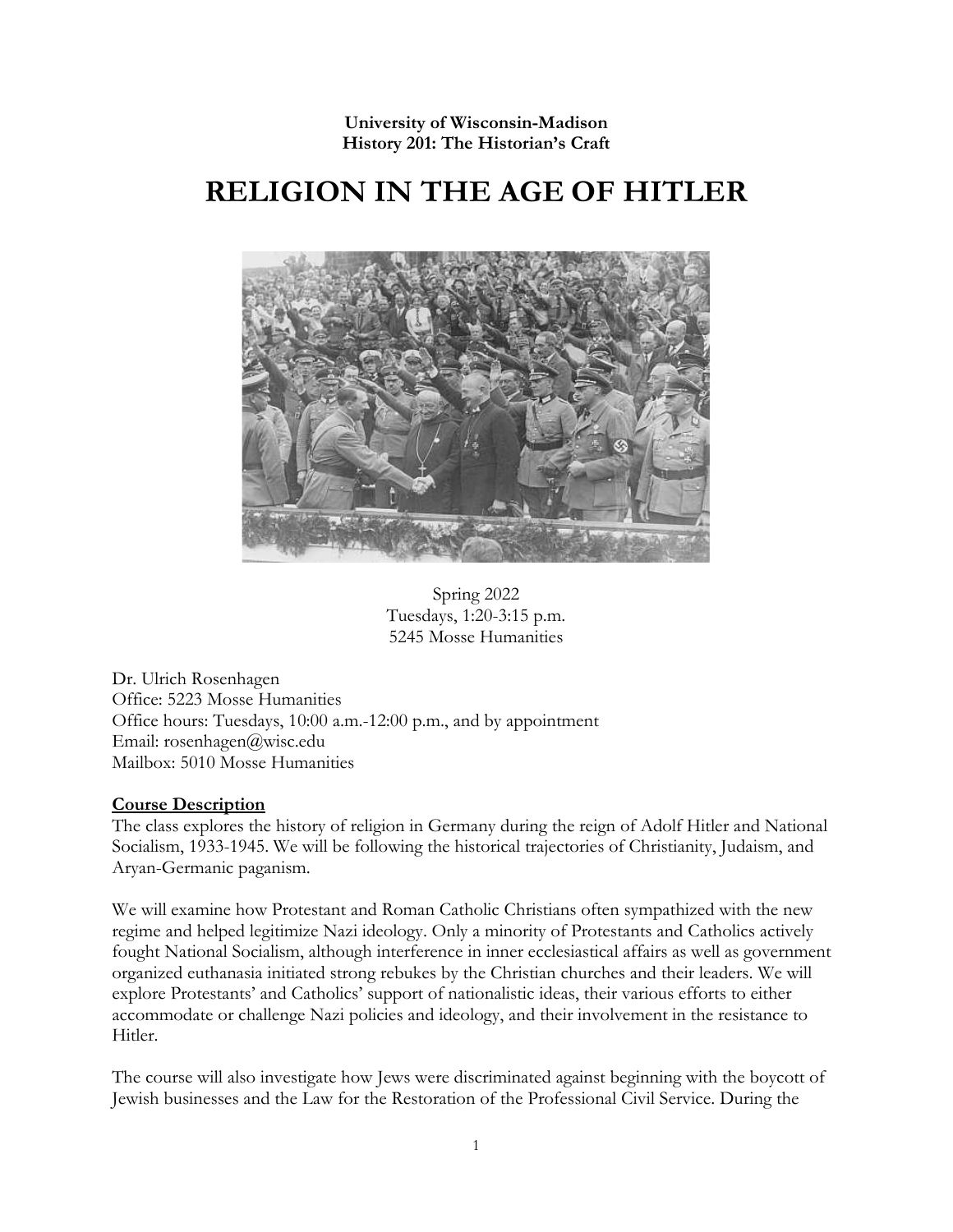November pogroms in 1938 synagogues in Germany were smashed and burned. Jews who didn't leave Germany were eventually sent to concentration camps. We will assess the nature and scope of antisemitism at the time while paying attention to institutional and individual Christian efforts to advocate for Jews (and other minorities) persecuted by the Nazis.

Although there was no official "Nazi Religion", Nazis often rejected traditional Christianity while they embraced ideas of Aryan-Germanic paganism. The class will provide opportunities to critically discuss texts like Nazi ideologue Alfred Rosenberg's *Myth of the Twentieth Century* (1930) and ideas about an Aryan Christianity. We will assess the influence of Aryan-Germanic paganism for the consolidation and expansion of Nazism.

Towards the end of the class we will look at the ways Americans at that time interpreted the changes and events in Germany.

## **Course Objectives**

As a 201 Historian's Craft class, a significant portion of it is dedicated to introducing students to the work and critical methods of historians. I hope you will enjoy learning and applying the skills of a historian while becoming more familiar with this fascinating, but also disturbing period of German history and its lessons for the present. It is my goal to excite you for history as an academic discipline as well as the important and gratifying work of historians. I want to teach you to:

- ask historical questions and start thinking like a historian
- read texts critically
- identify and assess a variety of historical sources
- distinguish between primary and secondary sources
- summarize and evaluate historical sources and texts
- construct historical arguments
- write a short research paper including proper documentation of your sources
- write a short, annotated bibliography
- present your own research ideas and approach in oral form

In order to acquire the abilities of a historian, you need to come prepared to our course sessions once a week. Over the course of the semester, you will write six short one-page (ca. 300 words) responses to some of the assigned readings, a one-page (ca. 300 words) research proposal, a ten-page (ca. 3,000 words) research paper on a topic you may choose, and make a short oral presentation of your research in class. I will also give you prompts in preparation of our class sessions, where we will discuss your summaries and analyses of the class readings.

# **Course Credit**

This three-credit course is designed as a reading- and writing-intensive course during which students begin exploring their own research ideas. It fulfills the *Communications B* requirement and is taught in a seminar-style format. There are no exams during the semester. Attendance is mandatory. In case of sickness or family emergency you need to notify me immediately. The course meets for 115 minutes each week over the semester. Students are expected to spend ca. seven hours per week outside of each session reading, writing, and preparing for it, for a total of 135 hours over the course of the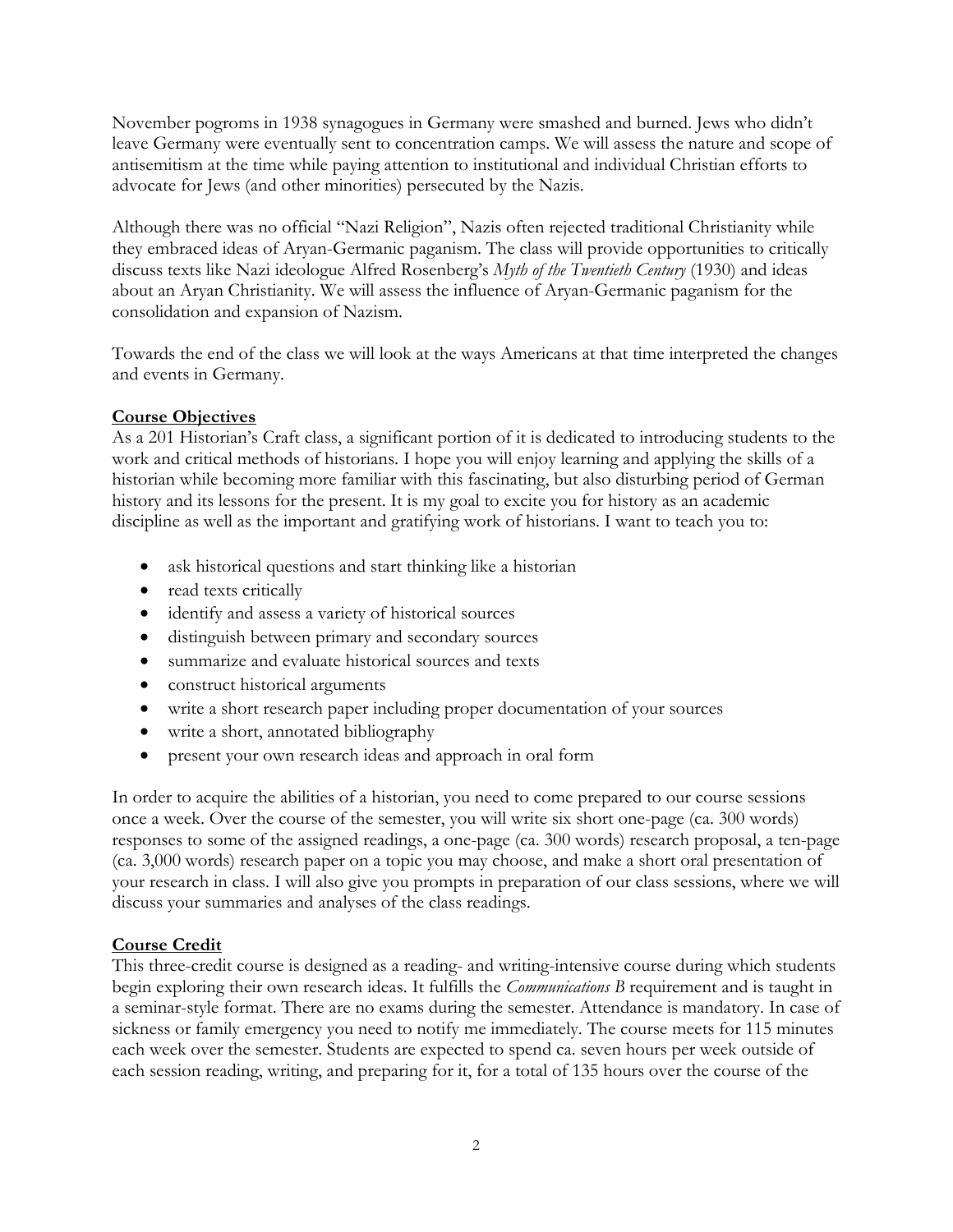semester including the final research assignment  $(= 45$  hours per credit). The course is open to honors students.

## **Course Assignments**

Grading will be determined as follows:

- Discussion/participation/attendance: You will be expected to attend all class sessions and engage actively in class discussions and group work  $= 30\%$
- Six short response papers (one-page, ca.  $300$  words,  $5\%$  each) that prepare you for writing your final research paper. You will need to summarize a text or argument, compare sources, and/or evaluate the historical evidence of a text. You will receive the assignments for each response paper one week before it is due = 30%
- One 5-7 minutes oral presentation on your research project  $= 10\%$
- A final 10 pages (ca. 3,000 words) research paper: You will submit your (one-page, ca. 300 words) research proposal that combines primary and secondary sources (that need to be presented in the form of an annotated bibliography) by **March 29**, a draft of your research paper by **April 26**, and the final version of the paper by **May 10** = 30%
- I will provide more details about these assignments over the course of the semester.

The grade scale is: A=100-93%; AB=92-88%; B=87-83%; BC=82-78%; C=77-70%; D=69-60%.

# **ALL PAPER ASSIGNMENTS NEED TO BE SUBMITTED AS HARDCOPIES AT THE BEGINNING OF CLASS EXCEPT YOUR RESEARCH PAPER WHICH NEEDS TO BE PUT IN MY MAILBOX BY TUESDAY, MAY 10, AT 8:00 P.M.**

# **Late Work Policy:**

Assignments turned in late will be downgraded half a letter grade for every 24 hours unless a special agreement has been made with the instructor prior to the deadline of the assignment.

# **Meeting Your Instructor**

I want to meet with each student on **Feb 2-4** to get a sense of who you are and what academic subjects you are interested in. I will meet again with each student on **March 31-April 1** to discuss your research proposal, and on **April 28-29** for feedback and comments on a draft of your final paper.

I am very approachable and usually respond within 24 hours to your emails. I hold regular office hours and encourage you to stop by. If you cannot come to my office hours on Tuesdays, 10:00 a.m. – 12:00 p.m., I would be happy to arrange for a meeting outside of them.

# **The History Lab**

The History Lab is a fabulous resource for students in HIS 201. At the Lab, doctoral students in History are ready to assist you while writing your papers. They can help you sharpen your argument, revise your drafts, correctly document your sources, etc. I strongly encourage all of you to make use of this extraordinary resource. The History Lab is located at 4255 Mosse Humanities. <https://history.wisc.edu/undergraduate-program/the-history-lab/>

# **Special Notes Regarding Covid-19**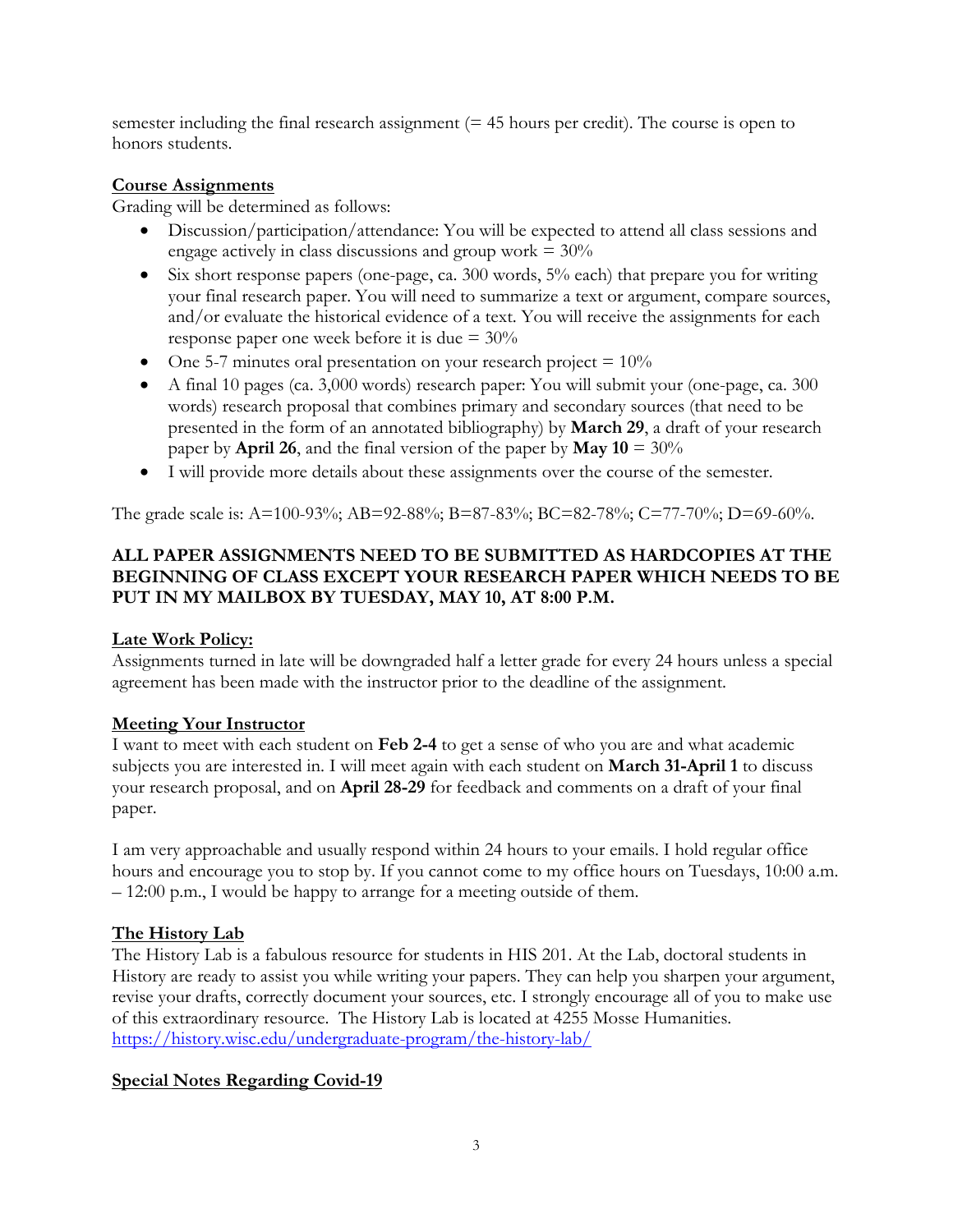During the global COVID-19 pandemic, we must prioritize our collective health and safety to keep ourselves, our campus, and our community safe. As a university community, we must work together to prevent the spread of the virus and to promote the collective health and welfare of our campus and surrounding community.

Students should continually monitor themselves for COVID-19 [symptoms](https://healthscreen.wisc.edu/) and get [tested](https://www.uhs.wisc.edu/medical/testing/) for the virus if they have symptoms or have been in close contact with someone with COVID-19. Students should reach out to me as soon as possible if they become ill or need to isolate or quarantine, in order to make alternate plans for how to proceed with the course. Students are strongly encouraged to communicate with me concerning their illness and the anticipated extent of their absence from the course. I will work with the student to provide alternative ways to complete the course work.

#### **Students need to wear masks during class time unless they show written proof of exemption by the McBurney Center.**

#### **Academic Integrity**

"By enrolling in this course, each student assumes the responsibilities of an active participant in UW-Madison's community of scholars in which everyone's academic work and behavior are held to the highest academic integrity standards. Academic misconduct compromises the integrity of the university. Cheating, fabrication, plagiarism, unauthorized collaboration, and helping others commit these acts are examples of academic misconduct, which can result in disciplinary action. This includes but is not limited to failure on the assignment/course, disciplinary probation, or suspension. Substantial or repeated cases of misconduct will be forwarded to the Office of Student Conduct & Community Standards for additional review." For more information, go to studentconduct.wiscweb.wisc.edu/academic-integrity/.

#### **Accommodations for Students with Disabilities**

**McBurney Disability Resource Center syllabus statement:** "The University of Wisconsin-Madison supports the right of all enrolled students to a full and equal educational opportunity. The Americans with Disabilities Act (ADA), Wisconsin State Statute (36.12), and UW-Madison policy (Faculty Document 1071) require that students with disabilities be reasonably accommodated in instruction and campus life. Reasonable accommodations for students with disabilities is a shared faculty and student responsibility. Students are expected to inform faculty [me] of their need for instructional accommodations by the end of the third week of the semester, or as soon as possible after a disability has been incurred or recognized. Faculty [I], will work either directly with the student [you] or in coordination with the McBurney Center to identify and provide reasonable instructional accommodations. Disability information, including instructional accommodations as part of a student's educational record, is confidential and protected under FERPA." For more information on this issue, go to<http://mcburney.wisc.edu/facstaffother/faculty/syllabus.php>

#### **Diversity and Inclusion**

**UW-Madison's Statement on Diversity, Equity & Inclusion:** "Diversity a source of strength, creativity, and innovation for UW-Madison. We value the contributions of each person and respect the profound ways their identity, culture, background, experience, status, abilities, and opinion enrich the university community. We commit ourselves to the pursuit of excellence in teaching, research, outreach, and diversity as inextricably linked goals. The University of Wisconsin-Madison fulfills its public mission by creating a welcoming and inclusive community for people from every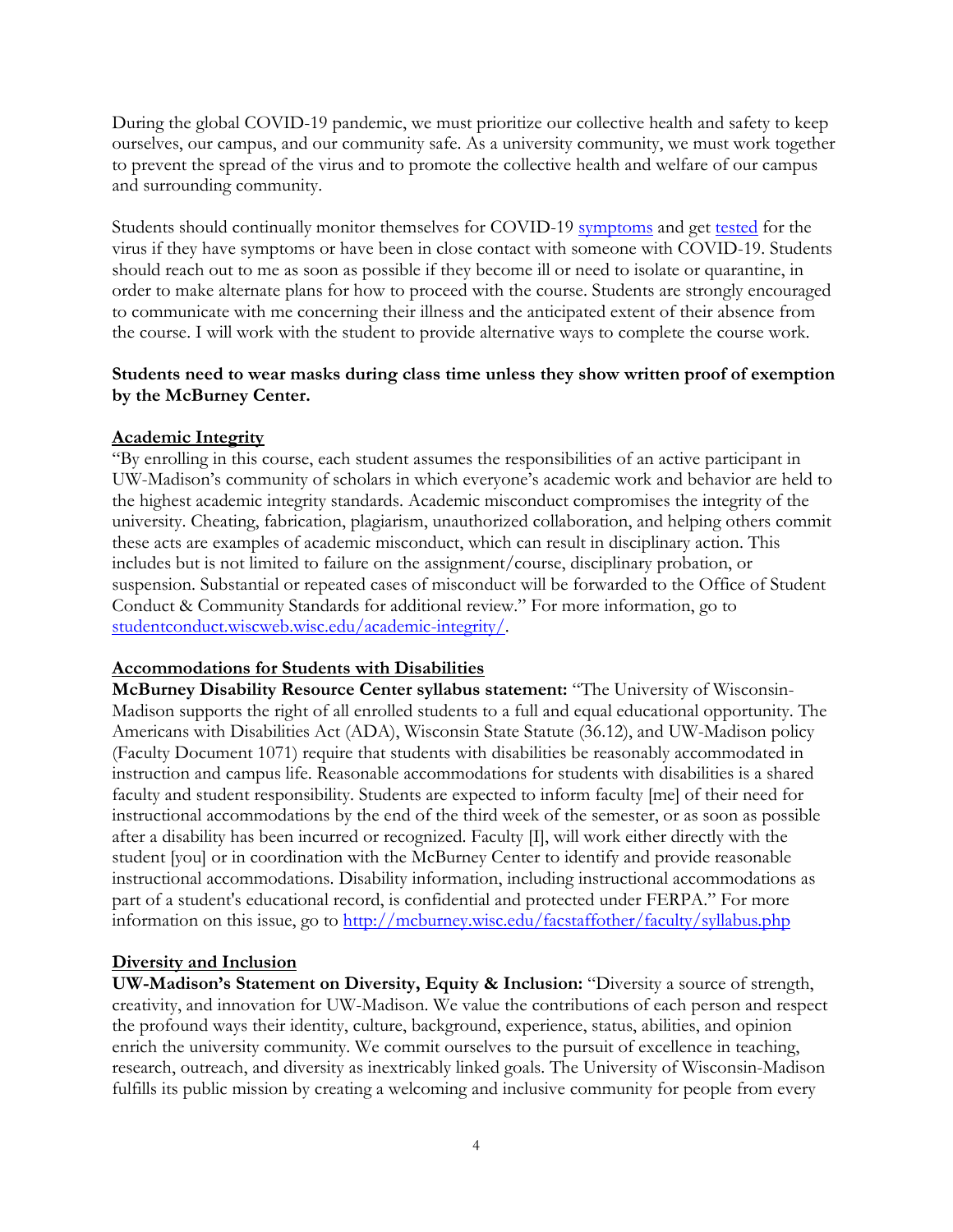background – people who as students, faculty, and staff serve Wisconsin and the world." For more information regarding UW-Madison's diversity policy, go to<https://diversity.wisc.edu/>

#### **Books That Need to be Purchased**

Wolfgang Benz, *A Concise History of the Third Reich* (University of California Press, 2006). Mary Lynn Rampolla, *A Pocket Guide to Writing in History*, 10<sup>th</sup> ed. (Bedford/St. Martin's, 2021).

## **ALL OTHER TEXTS WILL BE UPLOADED TO CANVAS, WHERE I WILL ALSO UPLOAD A COMPLETE LIST OF PRIMARY AND SECONDARY SOURCES. I STRONGLY SUGGEST PRINTING THE TEXTS SO YOU CAN DO YOUR READING FROM A HARDCOPY.**

The assigned readings and the chapters from Mary Lynn Rampolla, *A Pocket Guide to Writing in History* (the 2021 or any recent edition) need to be prepared by all students. We will divide the preparation of primary documents whenever there are more than three to four primary sources. You are of course welcome to read more than just the sources assigned to you.

#### **Class Schedule and Readings**

| January 25   | <b>Introduction to Seminar</b>                                                                                                                                                                                                                                                                                                                                                 |
|--------------|--------------------------------------------------------------------------------------------------------------------------------------------------------------------------------------------------------------------------------------------------------------------------------------------------------------------------------------------------------------------------------|
|              | Lecture by Prof. Emeritus Marc Silberman on the beginnings of National<br>Socialism during the Weimar Republic                                                                                                                                                                                                                                                                 |
|              | Post a 1-2 min introductory video about yourself on Canvas Kaltura by<br>$\bullet$<br><b>January 30</b> (your pronouns, how many years in college?, what do you<br>study?, where are you from?, what do you want to do after college?, what<br>is your favorite book?, your favorite movie? why this book and movie?,<br>do you have hobbies? why did you choose this course?) |
| February 1   | German History 1933-1945 AND Thinking Historically                                                                                                                                                                                                                                                                                                                             |
|              | Read: Benz, The Concise History of the Third Reich (2006), 20-88, 113-154;<br>Rampolla, A Pocket Guide to Writing in History, Ch. 1.                                                                                                                                                                                                                                           |
|              | Primary Documents: Hitler's First Radio Address as Chancellor (31 Jan<br>$\bullet$<br>$1933$ ).                                                                                                                                                                                                                                                                                |
|              | Watch your classmates' introductory videos before February 8                                                                                                                                                                                                                                                                                                                   |
| February 2-4 | <b>Individual Meetings with Instructor</b>                                                                                                                                                                                                                                                                                                                                     |
| February 8   | The National Socialist Worldview AND Working with Primary and<br><b>Secondary Sources</b>                                                                                                                                                                                                                                                                                      |
|              | Read: Mosse, <i>The Crisis of German Ideology</i> (1964), selections; Evans, <i>The</i><br>$\bullet$<br>Third Reich in Power (2006), 249-253; Rampolla, A Pocket Guide to Writing in<br>History, Ch. 2.                                                                                                                                                                        |
|              | Primary Documents: Alfred Rosenberg, The Myth of the Twentieth Century,<br>$\bullet$<br>(1930), selections; Adolf Hitler, "Speech at the NSDAP Congress on<br>Culture" (1933); Program of the NSDAP (1920); Law for the Restoration of<br>the Professional Civil Service (1933).                                                                                               |

#### **February 15 Antisemitism and the Church**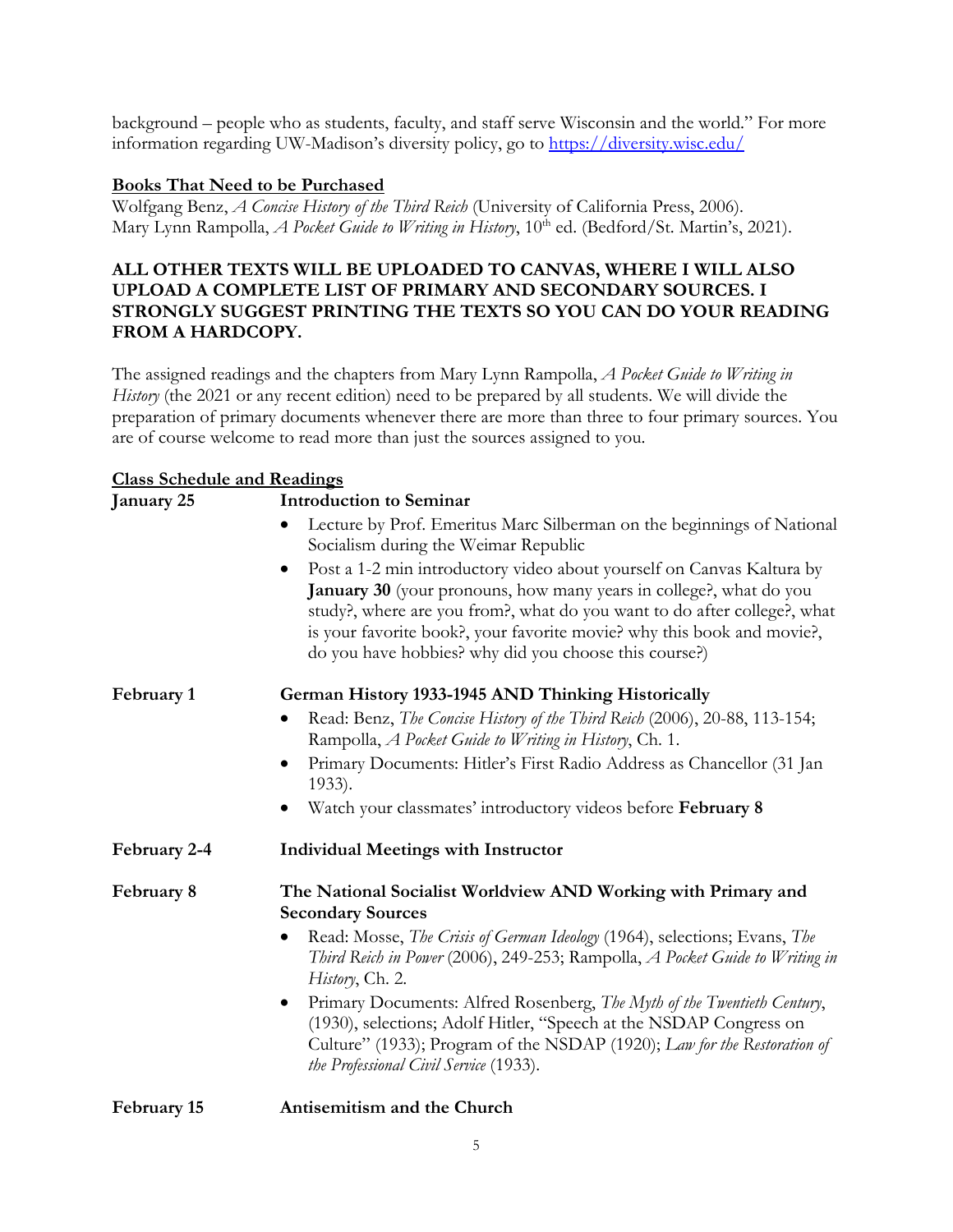|             | Read: Carroll, Constantine's Sword (2001), selections; Rosenhagen,<br>"Lutheran antisemitism and Catholic racism," Patterns of Prejudice 48<br>(2014), 404-410; Ericksen & Heschel, eds., Betrayal: German Churches and<br><i>the Holocaust</i> (1999), 14-18.<br>Primary Documents: Excerpts from the New Testament and the Church<br>$\bullet$<br>Fathers.<br>First Response Paper Due at Beginning of Class: Summarizing Content I                                                                                                                                                                                                                                                                                                                                                                                                                                      |
|-------------|----------------------------------------------------------------------------------------------------------------------------------------------------------------------------------------------------------------------------------------------------------------------------------------------------------------------------------------------------------------------------------------------------------------------------------------------------------------------------------------------------------------------------------------------------------------------------------------------------------------------------------------------------------------------------------------------------------------------------------------------------------------------------------------------------------------------------------------------------------------------------|
| February 22 | The Rise of the "German Christians" AND Writing Assignments<br>(Textual Analysis and Comparing Sources)<br>Read: Barnett, For the Soul of the People (1992), 30-44; Bergen, Twisted Cross<br>(1996), 1-20; Evans, The Third Reich in Power (2006), 223-238; Rampolla, A<br>Pocket Guide to Writing in History, Ch. 3.<br>Primary Documents: Guiding Principles of the German Christians<br>(1932); Radio Broadcast by Hitler on the Church Elections (July 1933);<br>Reinhold Krause, "Speech at the Berlin Sports Palace" (13 November<br>1933); Declaration of the German Christians (1 December 1933).<br>Second Response Paper Due at Beginning of Class: Summarizing<br>$\bullet$                                                                                                                                                                                     |
| March 1     | Content II<br>Introduction to the Library and Its Resources at Memorial Library -<br><b>Start Thinking About Your Own Research Project</b>                                                                                                                                                                                                                                                                                                                                                                                                                                                                                                                                                                                                                                                                                                                                 |
| March 8     | The Confessing Church AND Writing Conventions (Thesis and<br>Argument)<br>Read: Barnett, For the Soul of the People (1992), 47-73; Baranowski, "The<br>٠<br>Confessing Church and Antisemitism," in Ericksen & Heschel, eds.,<br>Betrayal: German Churches and the Holocaust (1999), 90-109; Hockenos, A<br>Church Divided (2004), 15-41; Rampolla, A Pocket Guide to Writing in<br>History, Ch. 4.<br>Primary Documents: The Theological Declaration of Barmen (1934);<br>Statement of the Confessing Church (1934); An Address on the<br>Theological Declaration by Pastor Hans Asmussen (1934); Memorandum<br>Submitted to Chancellor Hitler (4 June 1936); The New York Herald<br>Tribune, "Reich Clergy Warn Hitler," (July 28, 1936); A Letter to the<br>Times of London (1936).<br>Third Response Paper Due at Beginning of Class: Comparing Different<br>Sources I |
| March 15    | <b>Spring Break</b>                                                                                                                                                                                                                                                                                                                                                                                                                                                                                                                                                                                                                                                                                                                                                                                                                                                        |
| March 22    | The Catholic Church AND Writing a Research Paper<br>Read: Lewy, The Catholic Church and Nazi Germany (1964), selections;<br>Carroll, Constantine's Sword (2001), selections; Evans, The Third Reich in<br>Power (2006), 238-249 and 254-260; Rampolla, A Pocket Guide to Writing in<br>History, Ch. 5.                                                                                                                                                                                                                                                                                                                                                                                                                                                                                                                                                                     |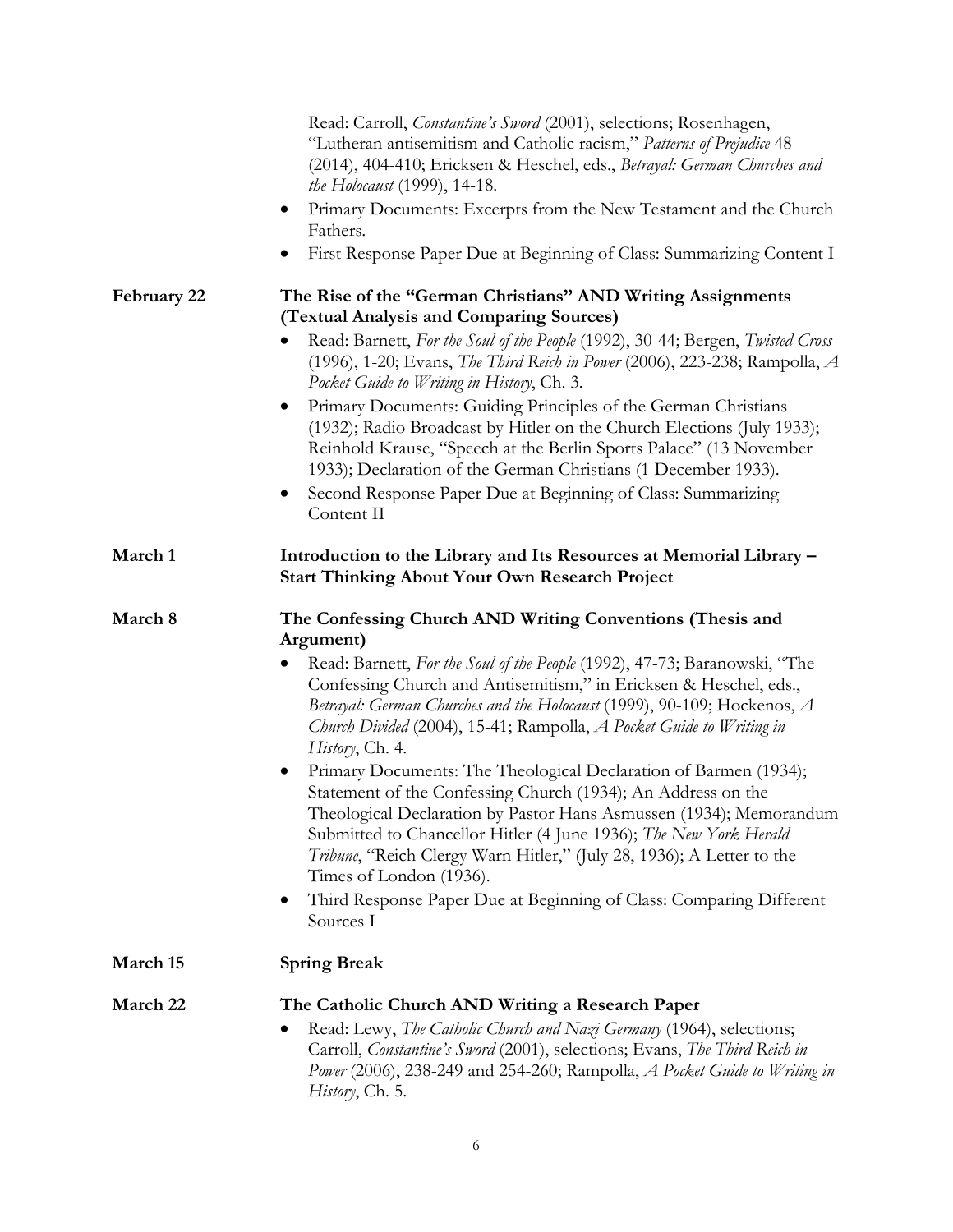|                    | Primary Documents: The Concordat between Germany and the Holy See<br>(20 July, 1933); Encyclical: With Burning Concern (10 March, 1937);<br>Michael Cardinal von Faulhaber, Judaism, Christianity & Germany (1933),<br>selections.<br>Bring a Draft of Your Research Proposal to Class for Peer Review<br>$\bullet$<br>Fourth Response Paper Due at Beginning of Class: Comparing Different<br>$\bullet$<br>Sources II                                                                                                                                                                                                                                                                                                                                                                                                                                                                                                                                                                                                                                           |
|--------------------|------------------------------------------------------------------------------------------------------------------------------------------------------------------------------------------------------------------------------------------------------------------------------------------------------------------------------------------------------------------------------------------------------------------------------------------------------------------------------------------------------------------------------------------------------------------------------------------------------------------------------------------------------------------------------------------------------------------------------------------------------------------------------------------------------------------------------------------------------------------------------------------------------------------------------------------------------------------------------------------------------------------------------------------------------------------|
| March 29           | <b>Euthanasia AND Quoting and Documenting Your Sources</b><br>Read: Lewy, The Catholic Church and Nazi Germany (1964), 258-267; Bryant,<br>Confronting the "Good Death" - Nazi Euthanasia on Trial (2005), 19-62;<br>Griech-Polelle, Bishop von Galen: German Catholicism and National Socialism<br>(2002), 59-95; Benz, The Concise History of the Third Reich (2006), 171-179;<br>Rampolla, <i>A Pocket Guide to Writing in History</i> , Ch. 6 & 7.<br>Primary Documents: Law for the Protection against Hereditarily Diseased<br>$\bullet$<br>Offspring (1933); Adolf Hitler, "Memorandum Authorizing Involuntary<br>Euthanasia" (1939); Ferdinand von Neureither, Body Type and Crime<br>(1940), selections; Bishop Clemens August Count von Galen, "Sermon<br>on Euthanasia" (1941); "Secret Report of the SS on the Public Response<br>to the Movie: I Accuse" (1942); Rudolf Frercks, Christianity and<br>Sterilization (1942), selection.<br>Research Proposal Due<br>$\bullet$<br>Fifth Response Paper Due at Beginning of Class: Making an Argument I |
| March 31 – April 1 | <b>Individual Meetings to Discuss Research Proposals</b>                                                                                                                                                                                                                                                                                                                                                                                                                                                                                                                                                                                                                                                                                                                                                                                                                                                                                                                                                                                                         |
| April 5            | Jews, Judaism, and the Churches AND Integrating Your History Skills<br>Read: Heschel, "When Jesus was an Aryan," 68-90; Lewy, "Pius XII, the<br>Jews, and the German Catholic Church, 129-148 (both in Ericksen &<br>Heschel, eds., Betrayal [1999]); Benz, A Concise History of the Third Reich<br>$(2006), 213-233.$<br>Primary Documents: Bonhoeffer, "The Church and the Jewish<br>Question" (1933); The Marburg Statement on the Aryan Paragraph<br>(1933); Martin Buber, "An Open Letter to Gerhard Kittel" (1933);<br>Gerhard Kittel, "Response to Martin Buber" (1934); Law for the Protection<br>of German Blood and Honor (1935), Reinhard Heydrich, "Instructions for<br>Kristallnacht" (1938); Walter Grundmann, "Jesus of Nazareth and<br>Jewry" $(1940)$ .<br>Sixth Response Paper Due at Beginning of Class: Making an Argument II                                                                                                                                                                                                                |
| April 12           | Religious Resistance to Hitler - The Example of Dietrich Bonhoeffer<br><b>AND Integrating Your History Skills II</b><br>Read: Benz, A Concise History of the Third Reich (2006), 234-249;<br>Encyclopedia Article on Dietrich Bonhoeffer; Rosenbaum, "Dietrich<br>Bonhoeffer: A Jewish View," JES 18 (1981), 301-307.                                                                                                                                                                                                                                                                                                                                                                                                                                                                                                                                                                                                                                                                                                                                            |